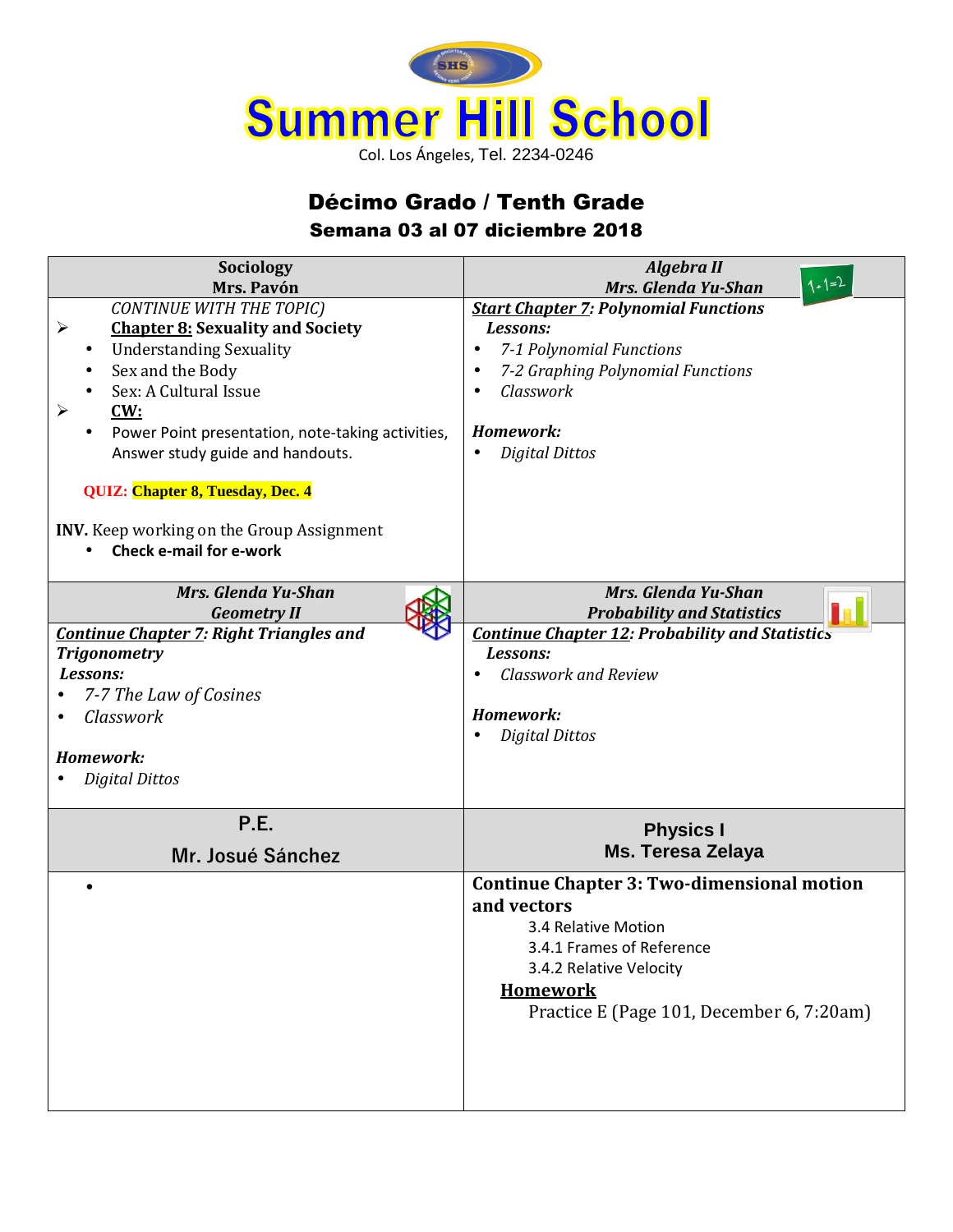| Literature                                                                | Psychology                                                                                   |
|---------------------------------------------------------------------------|----------------------------------------------------------------------------------------------|
| <b>Mrs. Ana Salinas</b>                                                   | <b>Mrs. Ana Salinas</b>                                                                      |
| Using your tablet, please address the                                     | Chapter 3 section 1 and 2. Each section's                                                    |
| selection Encountering the Unexpected Part                                | assessment. For Monday research of                                                           |
| 1, we will discuss the introduction and start                             | neurotransmiters, importance.                                                                |
| reading the selection: The Open Window by                                 |                                                                                              |
| Saki. Activity: Sequencing and Reading                                    |                                                                                              |
| Strategy Questions at the right side of the                               |                                                                                              |
| given selection.                                                          |                                                                                              |
| <b>Filosofía</b>                                                          | <b>Español I</b>                                                                             |
| Mrs. Jessica Vargas<br>Enviaremos la presentación en power point del tema | <b>Mrs. Danicely Lanza</b><br>Sinónimos y antónimos.                                         |
| Teoría del Conocimiento.                                                  | Funciones de la comunicación                                                                 |
| Copiarla e ilustrar los temas.                                            | <b>TAREAS</b><br>Lea en casa del capítulo XIII-XIV (145-161) de la obra "El                  |
|                                                                           | retrato de Dorian Gray".                                                                     |
|                                                                           | Resuelva individualmente las actividades de su libro de<br>texto hasta la página 109. Jueves |
|                                                                           | Elabore en su cuaderno una lista de:                                                         |
|                                                                           | Cinco pares de antónimos graduales                                                           |
|                                                                           | Cinco pares de antónimos complementarios                                                     |
|                                                                           | Cinco pares de antónimos recíprocos                                                          |
|                                                                           | Cinco pares de sinónimos totales                                                             |
|                                                                           | Cinco pares de sinónimos parciales. Martes.                                                  |
| Language Arts                                                             | <b>Biology</b>                                                                               |
| Mr. Nelson Avilez                                                         | Mrs. Belinda Gámez                                                                           |
| <b>CHAPTER 5: AGREEMENT</b>                                               |                                                                                              |
| <b>TOPICS:</b>                                                            | Continue with Ch. 8 Photosynthesis                                                           |
| <b>NUMBER</b>                                                             | The Reaction of Photosynthesis                                                               |
| AGREEMENT OF SUBJECT AND VERB                                             |                                                                                              |
| <b>INDEFINITE PRONOUNS</b>                                                | Ch. 9 Cellular Respiration                                                                   |
| <b>COMPOUND SUBJECTS</b><br>SPECIAL PROBLEMS IN SUBJECT-VERB              | Classwork                                                                                    |
| <b>AGREEMENT</b>                                                          |                                                                                              |
| AGREEMENT OF PRONOUN AND ANTECEDENT<br><b>CHAPTER REVIEW</b>              |                                                                                              |
| <b>TEXTBOOK:</b>                                                          |                                                                                              |
| EXERCISES 1-13; REVIEW EXERCISES A-K.                                     |                                                                                              |